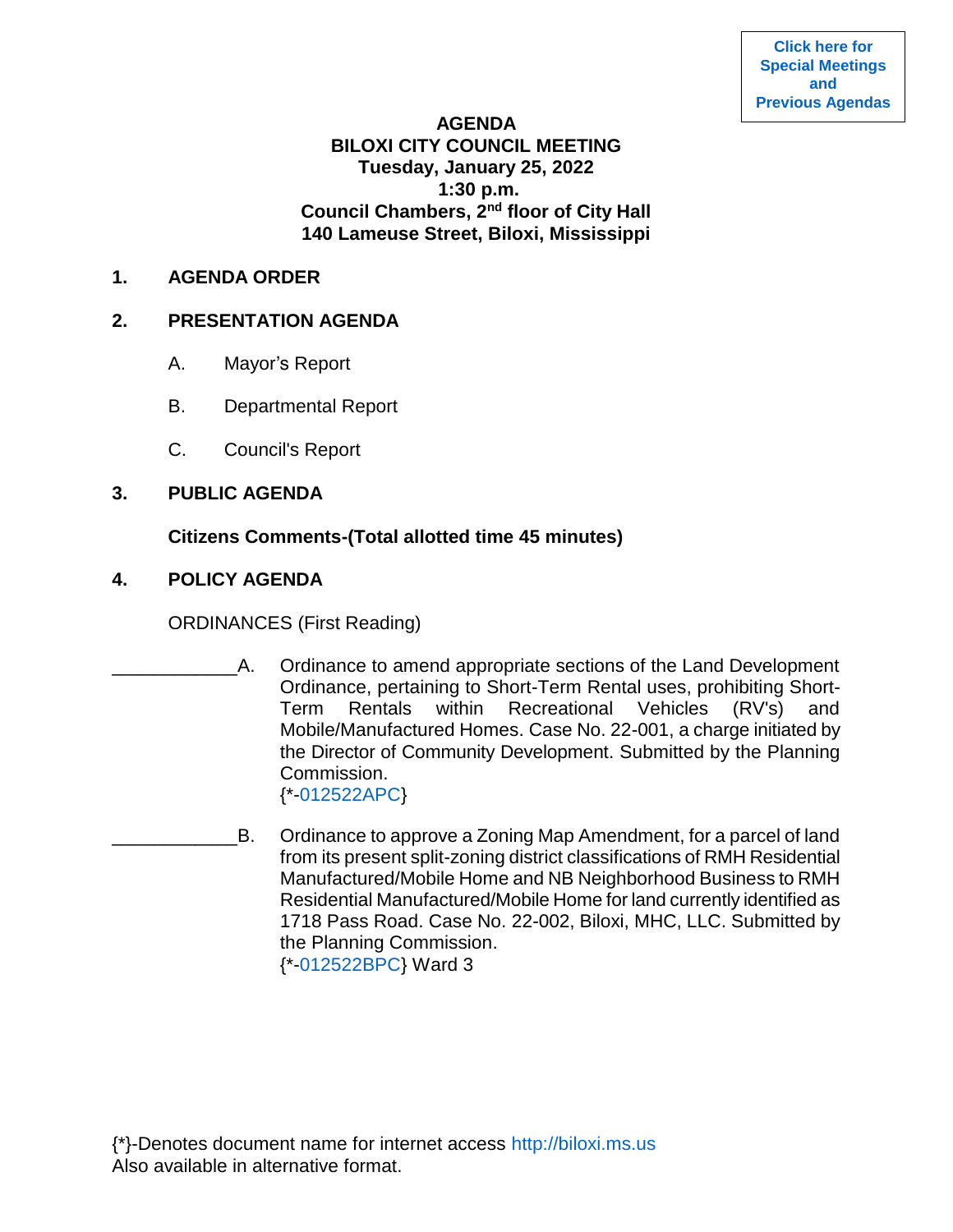## **4. POLICY AGENDA-Continued**

ORDINANCES (Second Reading)

\_\_\_\_\_\_\_\_\_\_\_\_C. Ordinance to amend selected sections of the Land Development Ordinance, specifically Sections 23-2-2(G), 23-2-4 (I) and 23-6-4, specifically as it relates to the Tree Committee, Tree Permit, and Tree Protection. Case No. 21-058, a charge initiated by the Director of Community Development. Submitted by the Planning Commission. {\*[-112321APCSUB}](https://www.biloxi.ms.us/agendas/citycouncil/2022/012522/112321apcsub.pdf) **First reading on November 23, 2021, Tabled on December 7,** 

**2021, Tabled on January 4, 2022 and Tabled on January 18, 2022**

#### RESOLUTIONS

D. Resolution denying a request for Zoning Map Amendment, to authorize a change in zoning district classification for two properties from their current zoning district classification of RM-30 High-Density multi-family residential to CB Community Business for properties identified as 133 Briarfield Avenue and also an unaddressed parcel situated directly behind 145 Briarfield Avenue. Case No. 20-033, Frank Zhang, DBA 133 Briarfield LLC. Submitted by the Planning Commission.

{\*[-092220BPC}](https://www.biloxi.ms.us/agendas/citycouncil/2022/012522/092220bpc.pdf) Ward 5

**Removed per applicant on September 22, 2020 and Removed subject to call on October 20, 2020**

- E. Resolution granting Conditional Use approval, to authorize an existing Single-Family Residence to be utilized as a Short-Term Rental, for property situated within an RM-30 High-Density Multi-Family Residential zoning district, and identified by municipal address 646 Water Street. Case No. 22-003, Michael Schmitt IV. Submitted by the Planning Commission {\*[-012522CPC}](https://www.biloxi.ms.us/agendas/citycouncil/2022/012522/012522cpc.pdf) Ward 2
- \_\_\_\_\_\_\_\_\_\_\_\_F. Resolution granting Conditional Use Approval, to authorize the establishment of an Auto Repair and Servicing Facility without Painting/Bodywork, within a vacant commercial building for property identified as 234 Iberville Drive. Case No. 22-004, Patrick Davis. Submitted by the Planning Commission. {\*[-012522DPC}](https://www.biloxi.ms.us/agendas/citycouncil/2022/012522/012522dpc.pdf) Ward 2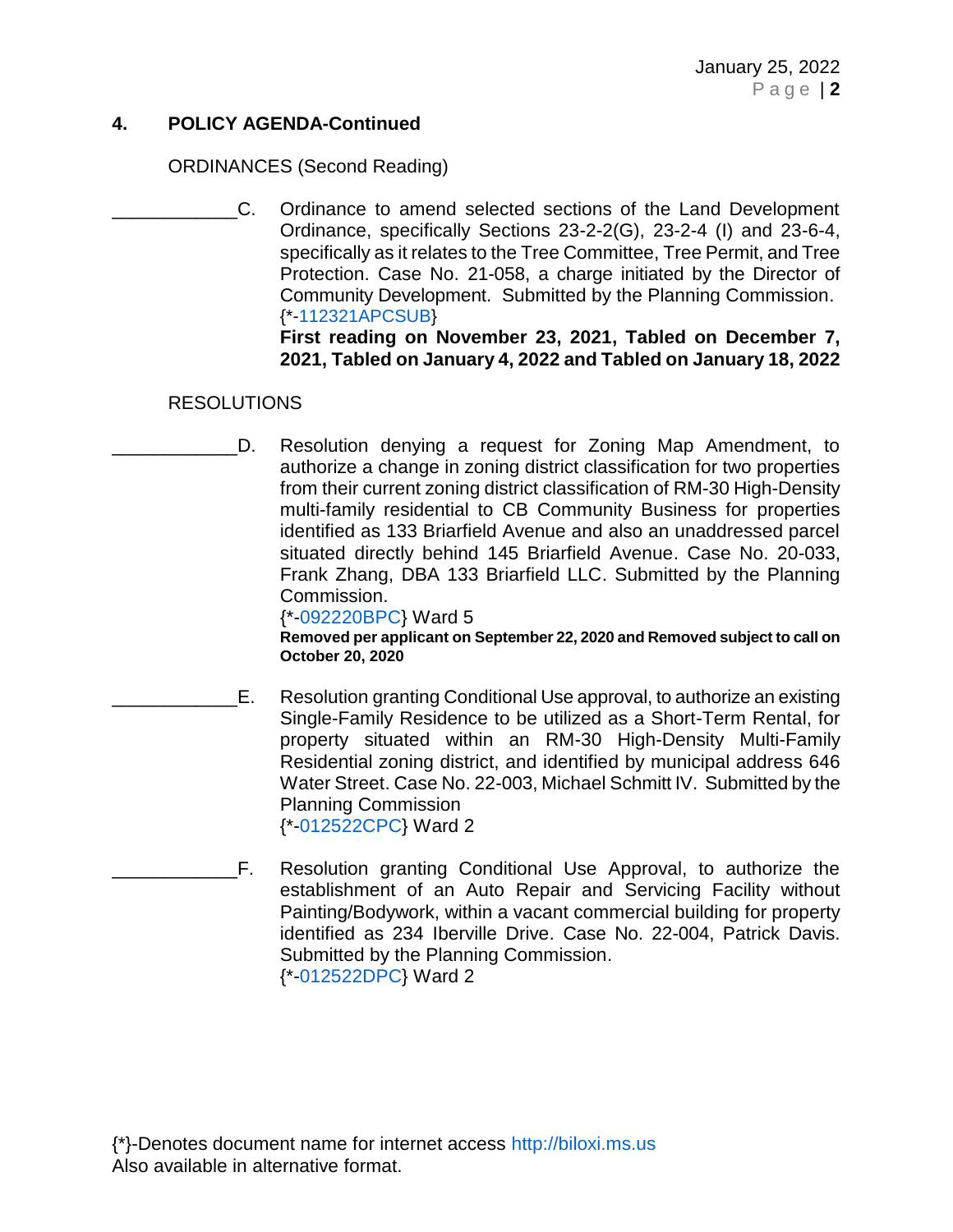## **4. POLICY AGENDA-Continued**

\_\_\_\_\_\_\_\_\_\_\_\_G. Resolution to grant Preliminary Subdivision Plat approval for a forty (40) lot Single-Family Residential Subdivision, submitted under the working title: Eula Cove Townhomes subdivision, for property presently identified as two unaddressed parcels fronting north and south upon Eula Street. Case No. 22-005, Warr Properties II, LLC (owner) and Gulf Coast Development & Design, LLC (applicant). Submitted by the Planning Commission {\*[-012522EPC}](https://www.biloxi.ms.us/agendas/citycouncil/2022/012522/012522epc.pdf) Ward 5

# **5. CONSENT AGENDA**

- A. Resolution affirming the action and decision of the Building Official and authorizing special assessment of Tax Roll for demolishing a structure. City Parcel No. 1310A-03-036.000 owned by Thoaminh Sera Luu. Introduced by Mayor A.M. Gilich, Jr. {\*[-012522ABD}](https://www.biloxi.ms.us/agendas/citycouncil/2022/012522/012522abd.pdf)
- B. Resolution continuing the declaration of a State of Emergency for Hurricane Zeta in the City of Biloxi, Mississippi, and authorizing the Mayor to do all things reasonable and necessary to protect the immediate health and safety of the City's citizens; and for related purposes. Introduced by Mayor A.M. Gilich, Jr. {\*[-012522AEXC}](https://www.biloxi.ms.us/agendas/citycouncil/2022/012522/012522aexc.pdf)
	- \_\_\_\_\_\_\_\_\_\_\_\_C. Resolution authorizing expenditures in the amount of \$500.00 to the Ohr O'Keefe Museum of Art. Introduced by Mayor A.M. Gilich, Jr. {\*[-012522BEXC}](https://www.biloxi.ms.us/agendas/citycouncil/2022/012522/012522bexc.pdf)
- D. Resolution to approve and authorize the lowest and best quote received for eleven Dome Security Cameras from B&H Photo in the total amount of \$6,072.56. Funding: Police Budget. Introduced by Mayor A.M. Gilich, Jr. {\*[-012522APUR}](https://www.biloxi.ms.us/agendas/citycouncil/2022/012522/012522apur.pdf)
- \_\_\_\_\_\_\_\_\_\_\_\_E. Resolution to approve the purchase of twenty-four Body Armor from The Southern Connection Police Supplies in the total amount of \$5,739.36, as authorized by State of Mississippi Contract No. 8200058807. Funding: Police Budget. Introduced by Mayor A.M. Gilich, Jr. {\*[-012522BPUR}](https://www.biloxi.ms.us/agendas/citycouncil/2022/012522/012522bpur.pdf)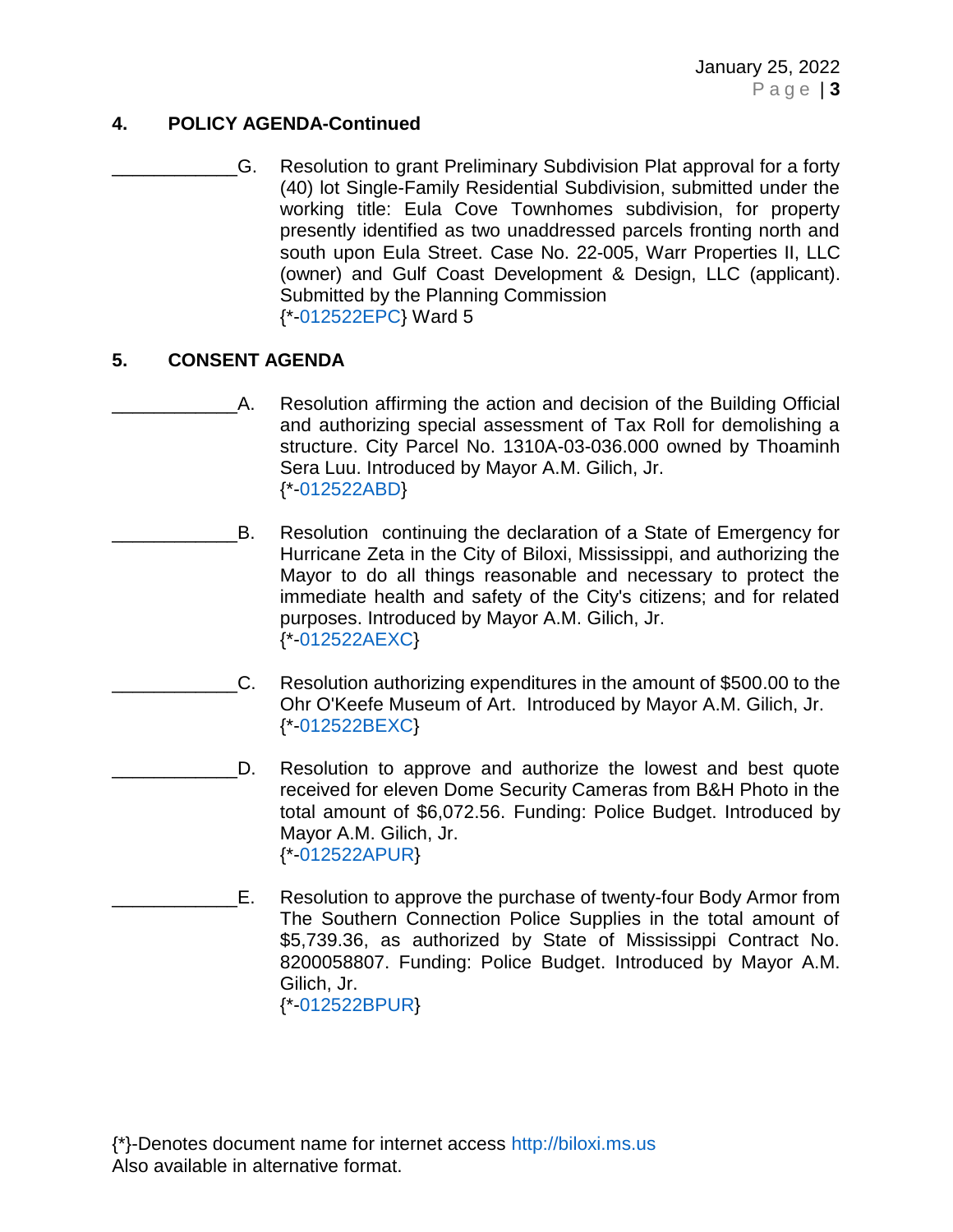## **5. CONSENT AGENDA-Continued**

- F. Resolution to approve and authorize the lowest and best quote received for the purchase of 259 Badges from Dana Safety in the total amount of \$16,507.41. Funding: Police Budget. Introduced by Mayor A.M. Gilich, Jr. {\*[-012522CPUR}](https://www.biloxi.ms.us/agendas/citycouncil/2022/012522/012522cpur.pdf)
- \_\_\_\_\_\_\_\_\_\_\_\_G. Resolution to approve and authorize the lowest and best quote received for Annual Water Billing Supplies from Knight-Abbey Printing in the total amount of \$7,030.00. Funding: Water & Sewer Budget. Introduced by Mayor A.M. Gilich, Jr. {\*[-012522DPUR}](https://www.biloxi.ms.us/agendas/citycouncil/2022/012522/012522dpur.pdf)
	- H. Resolution to approve and authorize the lowest and best advertised bid results received for the purchase of one Dump Truck from Empire Truck in the total amount of \$95,000.00. Funding: Public Works Budget. Introduced by Mayor A.M. Gilich, Jr. {\*[-012522EPUR}](https://www.biloxi.ms.us/agendas/citycouncil/2022/012522/012522epur.pdf)
- \_\_\_\_\_\_\_\_\_\_\_\_I. Resolution authorizing additional payment to Neel-Schaffer, Inc. in connection with Capital Project 1071: Atkinson Road Traffic Study Introduced by Mayor A.M. Gilich, Jr. {\*[-012522ACON}](https://www.biloxi.ms.us/agendas/citycouncil/2022/012522/012522acon.pdf)
	- J. Resolution authorizing entry into a maintenance agreement with FitServe, Inc., a Morgan Enterprises Company for the maintenance of exercise equipment at the Donal M. Snyder Sr. Community Center. Introduced by Mayor A.M. Gilich, Jr. {\*[-012522BCON}](https://www.biloxi.ms.us/agendas/citycouncil/2022/012522/012522bcon.pdf)
	- K. Resolution authorizing renewal and execution of Memorabilia Loan Agreement with Hard Rock Cafe International (STP), Inc. Introduced by Mayor A.M. Gilich, Jr. {\*[-012522CCON}](https://www.biloxi.ms.us/agendas/citycouncil/2022/012522/012522ccon.pdf)
- \_\_\_\_\_\_\_\_\_\_\_\_L. Resolution authorizing entry into Agreements for Property Maintenance with Taylor Made Lawn Care, Inc. and Gulf Breeze Landscaping, LLC. Introduced by Mayor A.M. Gilich, Jr. {\*[-012522DCON}](https://www.biloxi.ms.us/agendas/citycouncil/2022/012522/012522dcon.pdf)